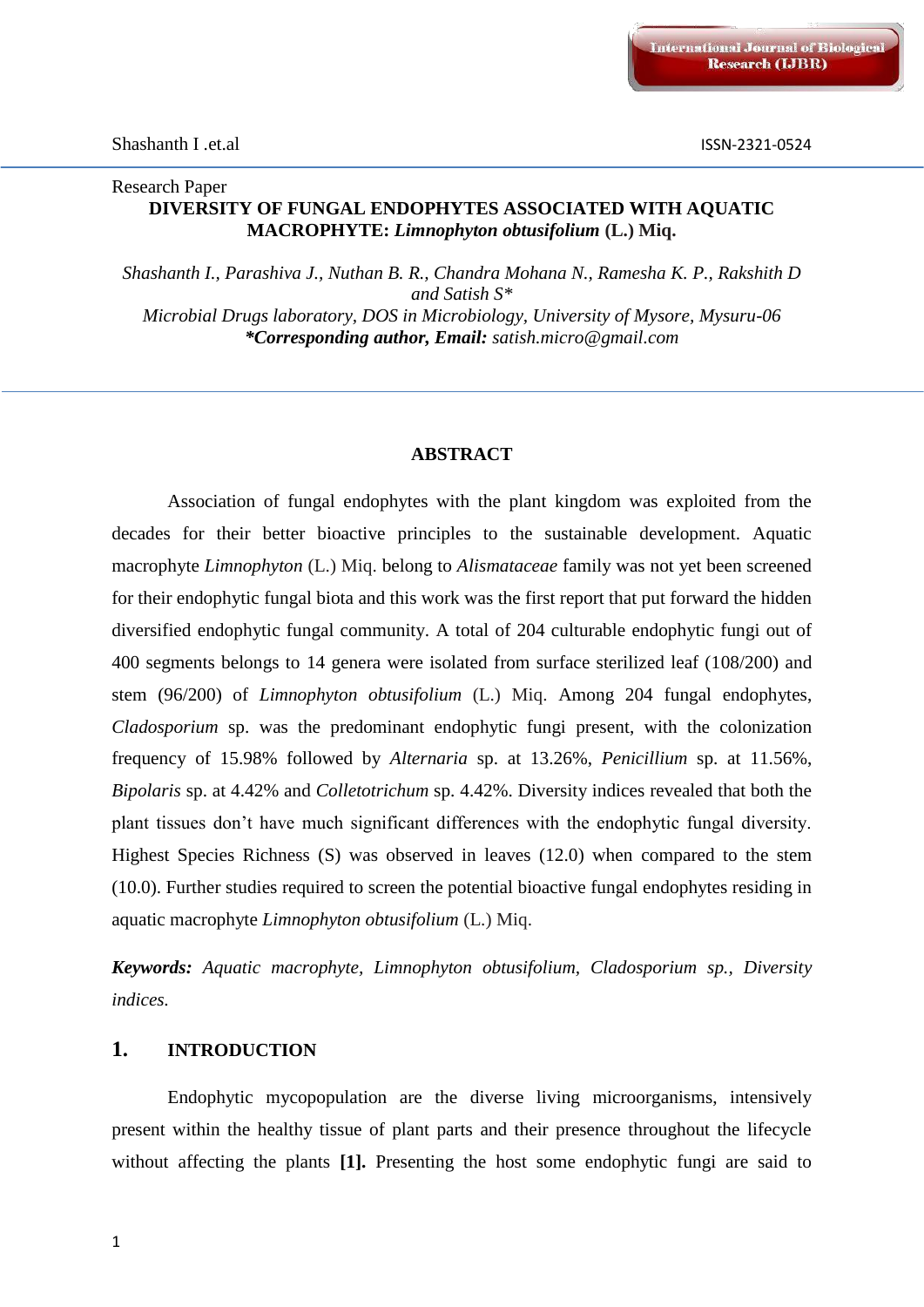produce and found to be shown the similar of the secondary metabolites that expressed in the host plant simultaneously as the other biologically active ingredients as well as connecting to the new compounds **[2].** The term "Endophyte" was first coined by De Bary in the year 1866, it is a word derived from the Greek, *endon=* within and, *phyte=* plant. Endophytes are the living organism found within the tissues of living plants, In the present days, modern mycologists are stated that endophytes that live in the living internal plant tissues without causing apparent harm to their respective host **[3].** Fungi, Bacteria, Actinomycetes, and Mycoplasma are the different class of organisms that are unformatted as Endophytes of plants **[4].** Endophytes fungi are the rich source of having novel natural compounds with potent biological activities, which actually incorporated with a high number of biodiversity and may also produce several compounds of medicinal significance **[5].**

Mycopopulation associated with Endophytes are denotative and living with high diversity within plants, every plant species have the versatility of fungal endophytes, diversity variation mainly depends on the type of plant species and geographical area. Till date scientific report suggests that plant growing in rich biodiversity, lodge diverse group of endopytes with bioactive potent activity **[3].** As endophytes include *Trichoderma sp., Rhizopus., Penicillium sp., Cladosporium., Aspergillus flavus., Drechslera turcica., Fusarium verticillioides* etc **[1][6][7].**Majority of Indian plants has been attributed with potential for medicinal value, which has been aided in plant-based product as therapeutics, endophytes have been played the antibiotic effects against the human pathogens and plant pathogens and human tumor cell lines **[8]** having antimicrobial, antioxidant, antimalarial, antitumor etc **[11] [12] [13].** The plant specimen for the study had been identified as *Limnophyton obtusifolium (LO)* that belong to the family Alimataceae, an aquatic herb that grows at the edge of the ponds, muddy places. They are observed as the common systems of terrestrial and freshwater. Generally blossoms between the months of the December to March that tends to the flowering and fruiting. LO plants are reduced to ashes to obtain a vegetable salt that is taken with food or as an important ingredient for medicines. They are generally widespread in Africa and Asia with no report of any known threats. Here we mainly isolating the endophytes present in the Aquatic plant: *Limnophyton obtusilfolium*.

Extracting the endophytes from green plants has become the most provoking strategy in the research field that has the indefinite potential applications in the agricultural and modern medicine aspects.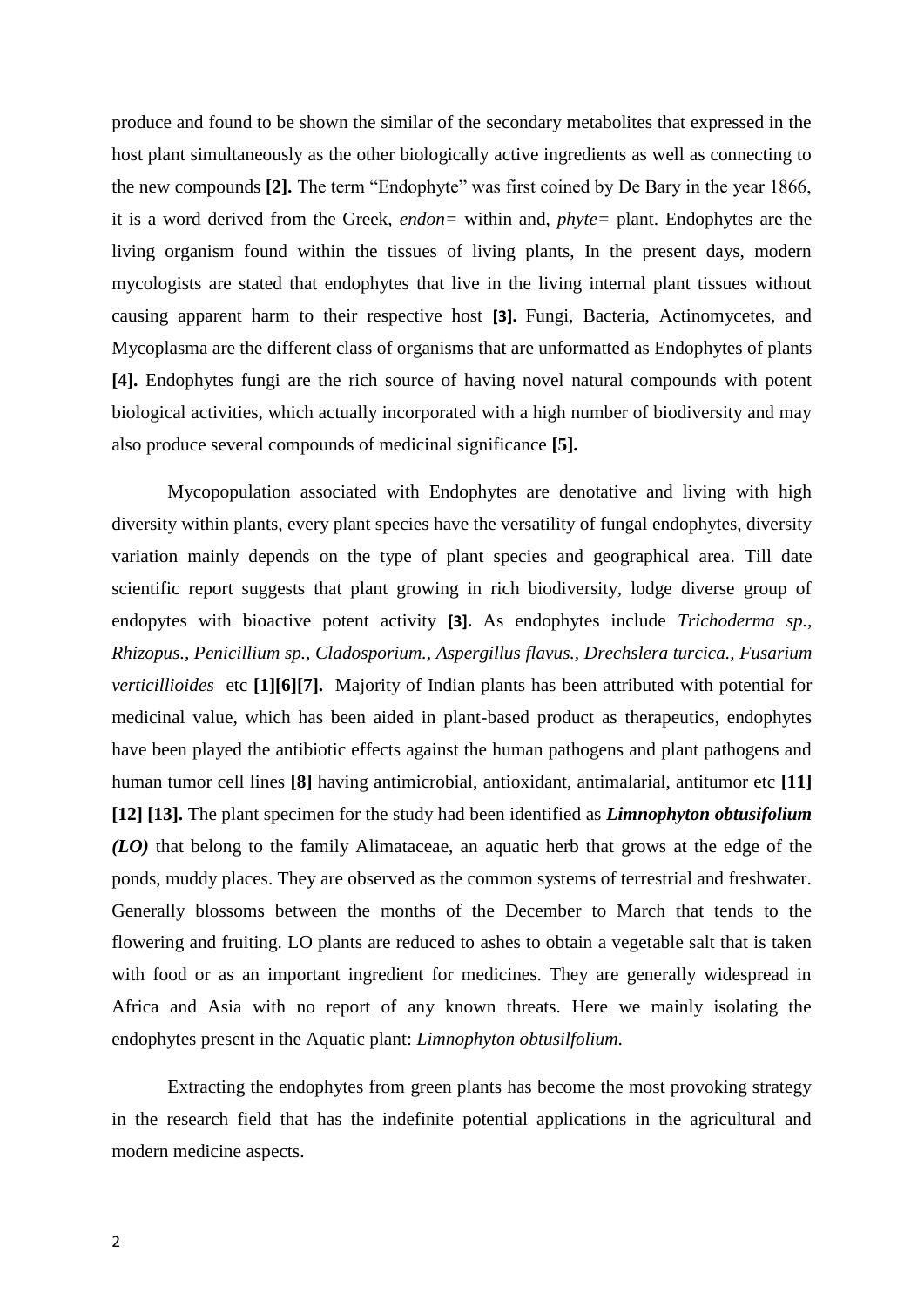

**Figure 1: Picture showing Plant Inflorescence and Plant Flower of** *Limnophyton obtusifolium* **(L.)**

# **2. MATERIALS AND METHODS:**

### **2.1 Study Species and Sampling**

Healthy Stems and Leaves of *Limnophyton obtusifolinum* were collected from Madikere, Southeastern Karnataka. The plant was identified by the botanist and taxonomist from Departmental studies of Botany, University of Mysore, Manasagangotri (UoM).

#### **2.2 Surface sterilization of plant Tissue bits**

Collected Samples were washed under running tap water to remove dirt particles and air dried. Individual plant parts were cut into  $0.5 \text{cm}^2$  pieces in a sterile condition. Tissue bits were subjected to surface sterilization according to with minor modifications, tissue bits were first treated with 70% ethanol for 1 min, followed by 4 min wash with 4% Sodium hypochlorite (NaoCl) solution and 3-4 subsequent washes with Sterile distilled water and air dried. Endophytic fungi were isolated from surface sterilized tissue bits which were equidistantly plated on water agar plates amended with Chloramphenicol (200mg/L) and incubated for 5-6 days at  $25 \pm 2^{\circ}$  C under the 12h cycle of light and dark.

#### **2.3 Preparation of Pure Culture of Isolated Endophytes**

After incubation, PDA plates were prepared and kept for 24-48 hrs under the aseptic condition, for checking individual fungal hyphal tips was picked using the sterile forceps and placed isolation agar PDA plate under sterile condition and incubated at  $25 \pm 2^{\circ}$  C for 5-6 days.

#### **2.4 Identification of Isolated Endophytic fungi from Pure Culture**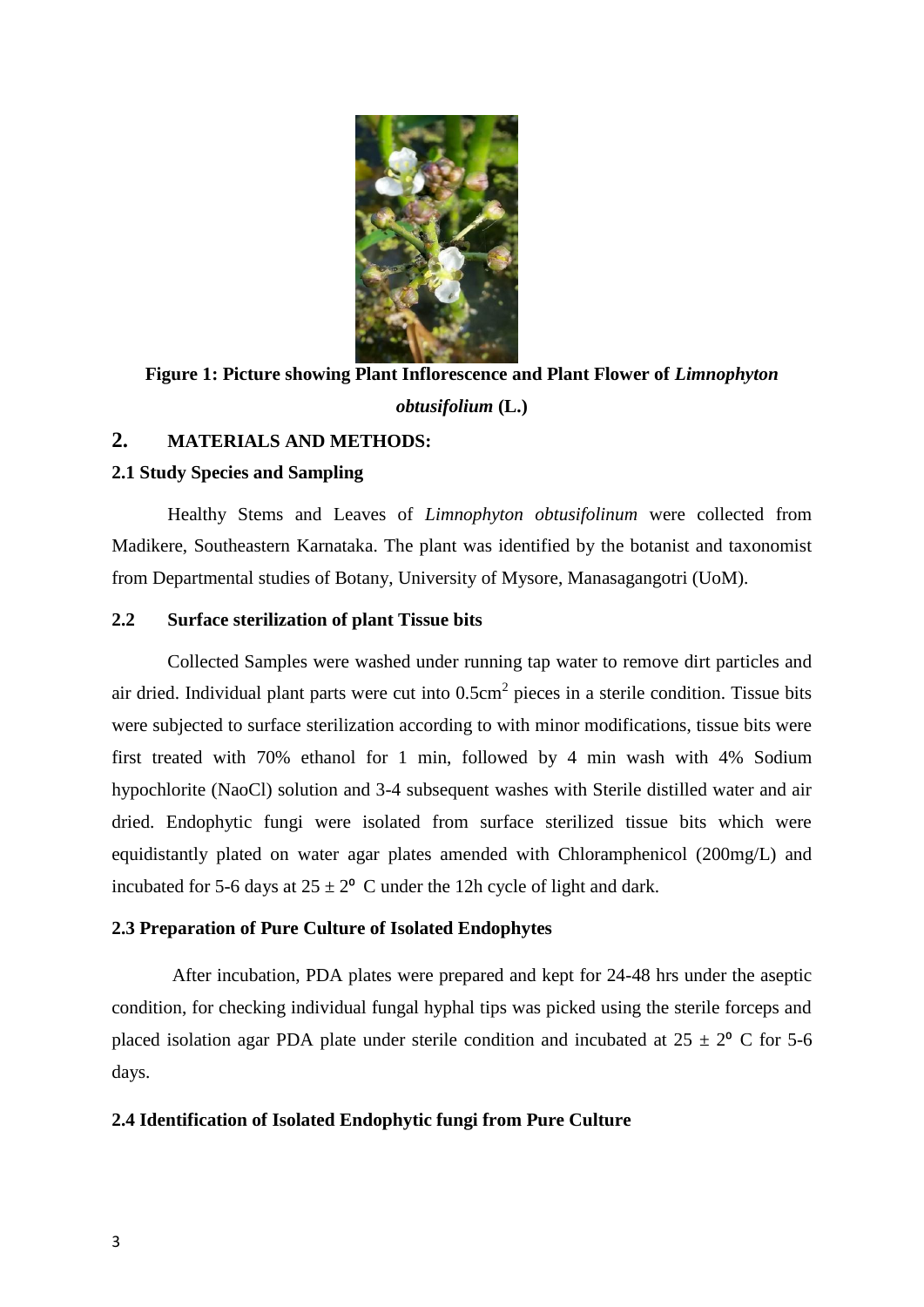After the Incubation periods of pure culture is fungal colonies were observed under different magnification of a microscope by mounting the fungal colony on the slide with help of sterile forceps and needle, slide is prepared by the stain Lactophenol cotton blue stain and observed under magnifications of the microscope for morphological identification using the Standard Manual.

### **2.5 Calculation of Diversity indices of (LO) isolated endophytes**

#### **Data Analysis**

Isolation rate (IR), the measure of the fungal richness of a sample, was calculated as the number of isolates obtained from the tissue bits placed on the PDA plates, divided by the total number of Tissue bits, and expressed as fractions but not as percentages.

The colonization frequency (CF), expressed as a percentage, was calculated according to Kumaresan and Suryanaryanan**[10]** as follows:

## **%CF = Number of Tissue bits colonized by a Fungus X 100 Total No. of Tissue bits placed**

The percentage of dominant endophytes (D) was calculated based on the %CF divided by the total number of endophytes x 100 **[9].** Simpson and Shannon diversity indices were calculated for endophytic fungi from different places, using online Shannon diversity calculator.

| <b>FUNGI</b>                   | Limnophyton obtusifolinum |              |  |
|--------------------------------|---------------------------|--------------|--|
|                                | <b>Leaves</b>             | <b>Stems</b> |  |
| Shannon-Wiener Diversity Index | 2.0818765                 | 2.0878112    |  |
| Species Richness (S)           | 11.0                      | 10.0         |  |
| <b>Total Abundance</b>         | 108                       | 96           |  |
| $1-D$ :                        | 0.84550756                | 0.8530816    |  |
| Evenness                       | 0.8682099                 | 0.9067249    |  |

#### **Table 1: Shannon-Wiener Diversity Index**

## **3. RESULTS**

### **3.1 Isolation of Endophytic Fungi.**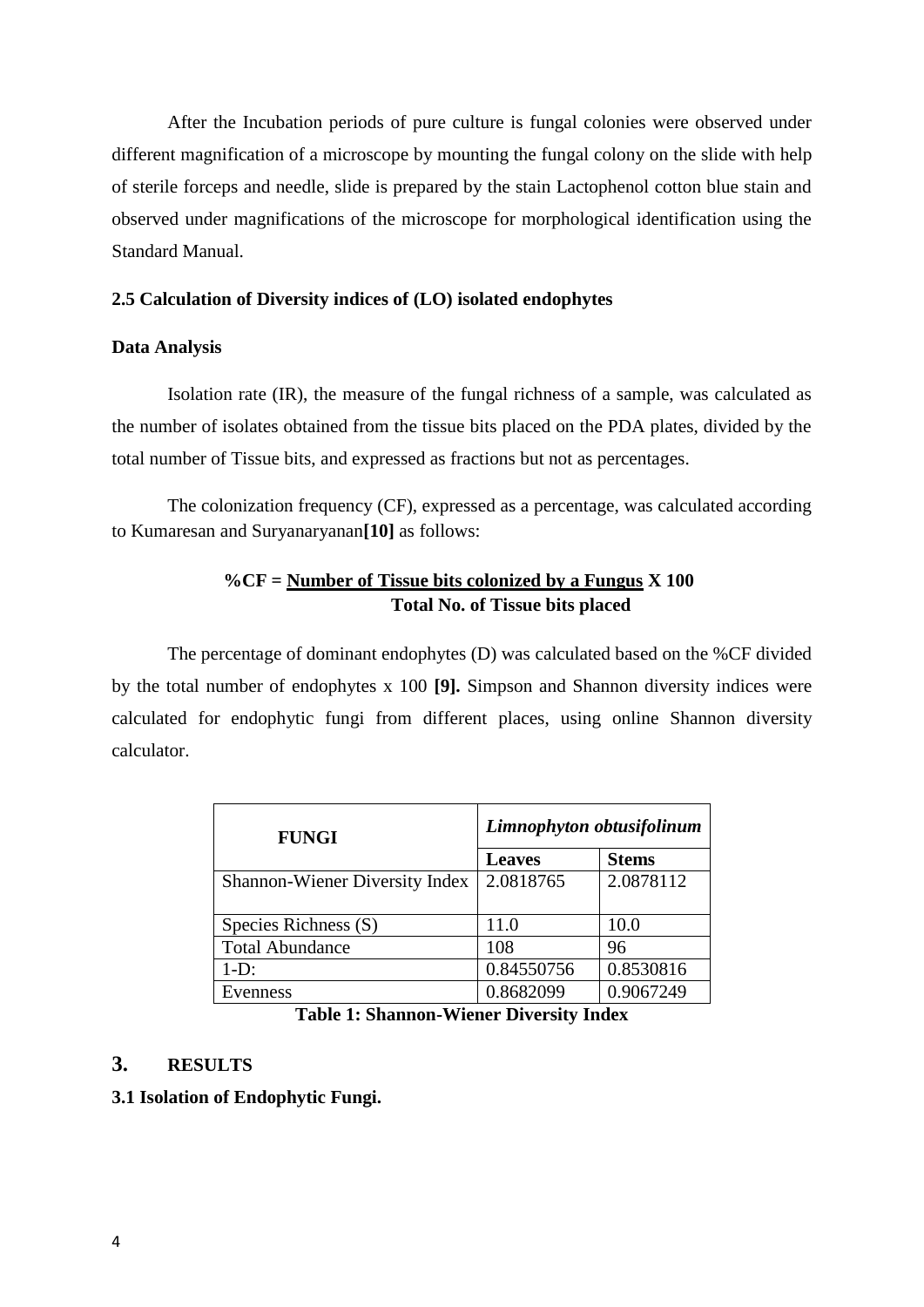A total of 204 Endophytic Fungal isolates of which, 108 isolates from leaves, 96 isolates from stem were obtained from 400 segments (Tissue bits) of the aquatic plant: *Limnophyton obtusifolium*. All the obtained mycopopulation are observed under a microscope and identified based on the morphology and conidial characteristics and stated into 13 taxa of Genera. *Alternaria sp. Bipolaris sp. Ceratocystis sp. Cladosporium sp. Collectrotrichum sp. Fusarium sp. Morpho sp. 1, Morpho sp. 2, Myrothecium sp. Penicillum sp. Phoma sp.* were isolated from the Leaves and *Alternaria sp. Chaetomium sp Ceratocystis sp. Cladosporium sp. Collectrotrichum sp. Morpho sp. 1, Morpho sp. 2, Penicillum sp. Pestalotiopsis sp. Phoma sp.*isolated from the stem tissue bits.

| <b>Sl. No.</b>   | <b>Endophytes Isolated from</b> | Sl. | <b>Endophytes Isolated from</b> |
|------------------|---------------------------------|-----|---------------------------------|
|                  | Limnophyton obtusifoilum        | No. | Limnophyton obtusifoilum        |
| 1.               | Cladosporium sp.                | 7.  | Myrothecium sp.                 |
| $\overline{2}$ . | Collectrotrichum sp.            | 8.  | Bipolaris sp.                   |
| 3.               | Pestioloptis sp.                | 9.  | Phomopsis sp.                   |
| 4.               | Morpho sp. 1                    | 10. | Fusarium sp.                    |
| 5.               | Morpho sp. 2                    | 11. | Gliocladium sp.                 |
| 6.               | Phomo sp.                       | 12. | Chaetomium sp.                  |
| 7.               | Penicillum sp.                  |     |                                 |

**Table 2: Endophytes isolated from** *Limnophyton obtusifolium*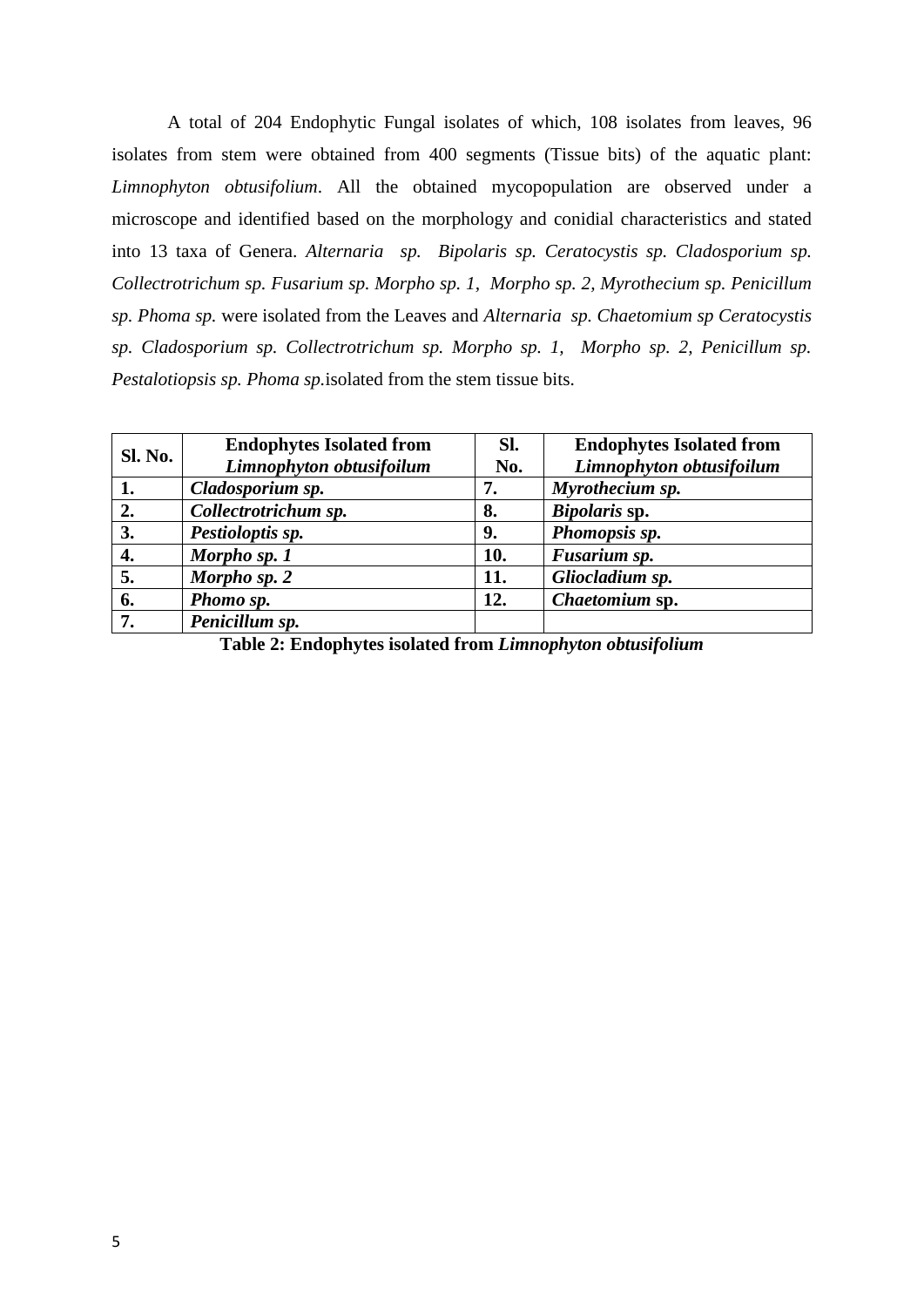

**Figure 2: Colony morphology and Microscopic images of isolated fungal endophytes.**

(A)Colony morphology *Alternaria sp .*(B) Microscopic images *Alternaria sp.*(C) Colony morphology *Biploaris sp.* (D) Microscopic images *Biploris sp.* (E) Colony morphology *Myrothecium sp.* (F) Microscopic images *Myrothecium sp.* (G) Colony morphology *Cladosporium sp*. (H) Microscopic images *Cladosporium sp*. (I) Colony morphology *Collectrotricum sp.* (J) Microscopic images *Collectrotricum sp.* (K) Colony morphology *Penicillium sp.* (L) Microscopic images *Penicillium sp.* (M) Colony morphology *Pestalotiopsis sp.* (N) Microscopic images *Pestalotiopsis sp* (O) Colony morphology *Phoma sp.* (P) Microscopic images *Phoma sp*

|                                              | Limnophyton obtusifolinum |              | <b>TOTAL</b> |
|----------------------------------------------|---------------------------|--------------|--------------|
|                                              | <b>Leaves</b>             | <b>Stems</b> |              |
| No. of Segments                              | 200                       | 200          | 400          |
| No. of segments yielding<br>endophytic fungi | 154                       | 140          | 294          |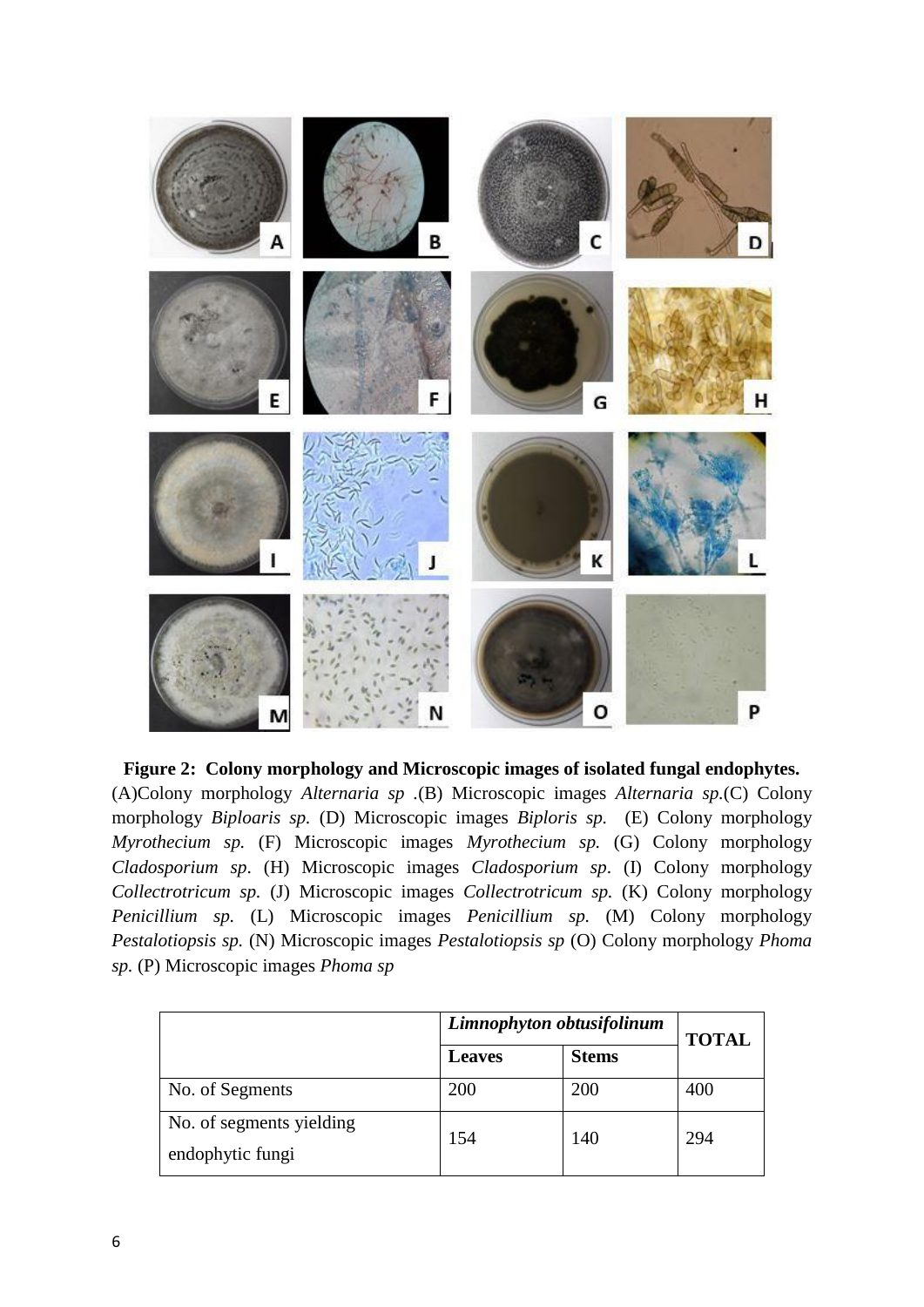| No. of isolates          | 108   | 96    | 204   |
|--------------------------|-------|-------|-------|
| Isolation rate $(\%)$    | 54.0% | 48.0% | 51.0% |
| Colonisation rate $(\%)$ | 77.0% | 70.0% | 73.5% |

**Table 3: Calculation of Isolation Rate (%) and Colonisation Rate (%).**



**Figure 2: Graph showing isolated Fungi from** *Limnophyton obtusifolinum (L)*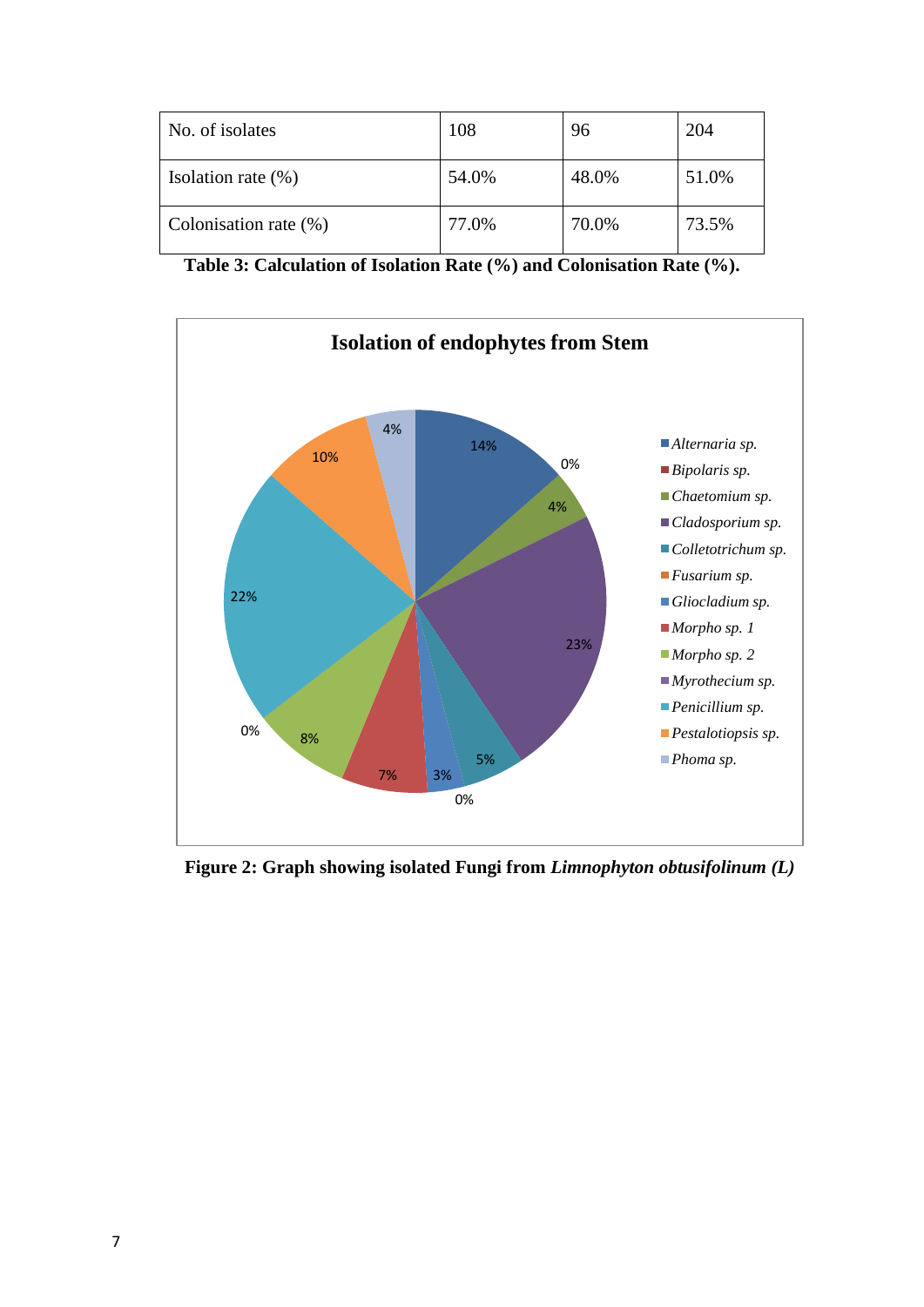

**Figure 3: Graph showing isolated Fungi from** *Limnophyton obtusifolinum (L)* **Leaves.**

## **4. DISCUSSION**

In this paper, we have discussed mainly the number of an outcome of endophytes, with respect to particular geographical area. As per the study conveys that diversity versatility mainly depends upon the richness of species as well as geographical area, the distribution of endophytes as result obtain clearly states that the rich biodiversity on the particular geographical area. Comparison between leaves and stems show the high dominance in the leaves that have the high in no. of segments yielding endophytic fungi were they are also carry forward with respect to isolation rate and colonization rate of plant *Limnophyton obtusifolinum.*

## **5. ACKNOWLEDGEMENTS**

The authors would like to thank University of Mysore for "Minor Research Project grant". Institute of Excellence (IOE), University of Mysore, Manasagangotri, Mysore, Karnataka, India and Department of Studies in Microbiology, University of Mysore, Manasagangotri, Mysore, Karnataka, India for providing facilities.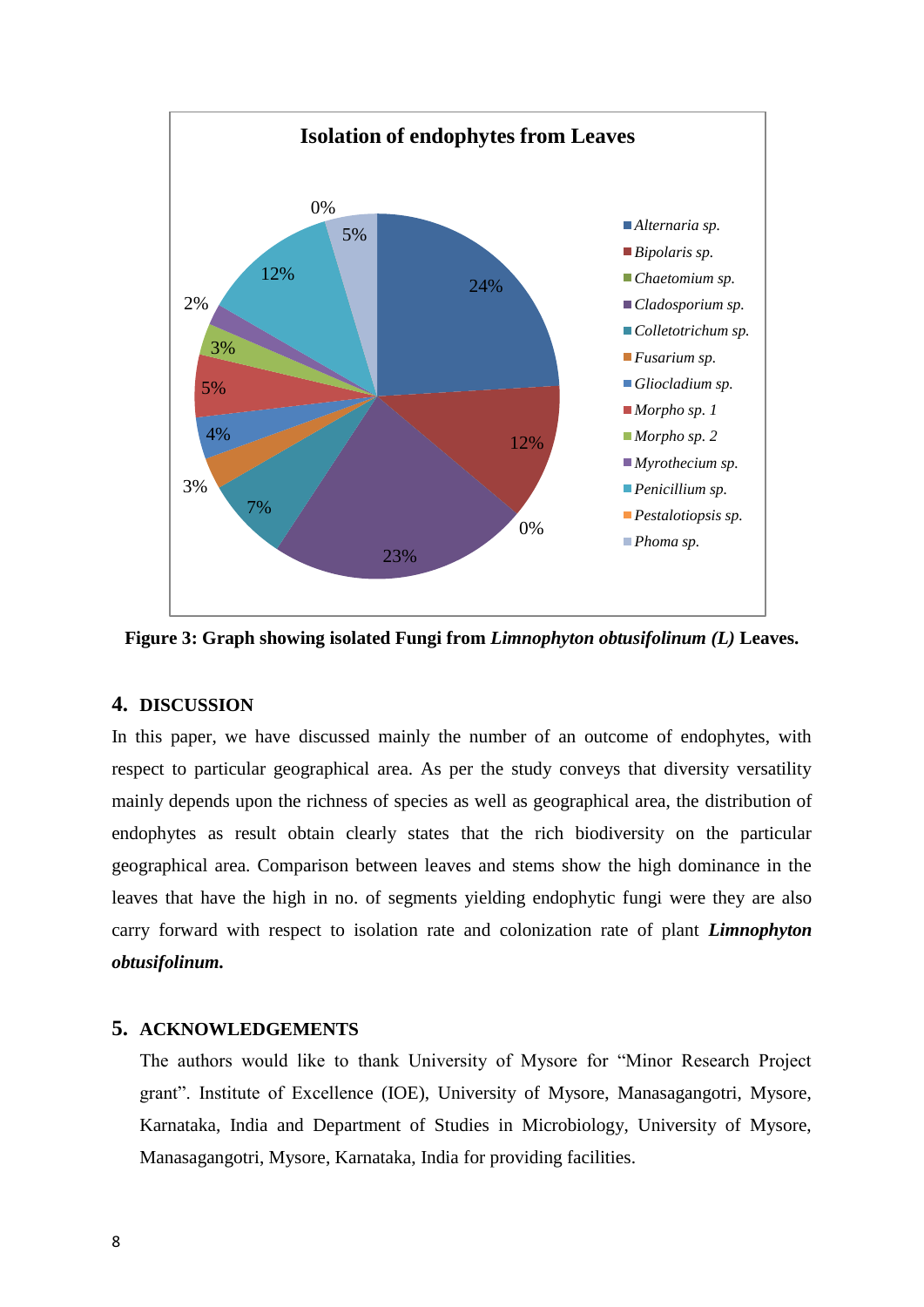#### **6. REFERENCES**

- 1. Zhang HC, Ma YM, Liu R and Zhou F (2012). Endophytic fungus *Aspergillus tamarii*  from *Ficus carica* L., a new source of indolyl diketopiperazines. *Biochem. Syst. Ecol.*  45: 31-33.
- 2. Stierle A, Strobel G and Stierle D (1993). Taxol and taxane production by *Taxomyces andreanae*, an endophytic fungus of *Pacific yew. Science* 260: 214-216.
- 3. Strobel, G., & Daisy, B. (2003). Bioprospecting for Microbial Endophytes and Their Natural Products. *Microbiology and Molecular Biology Reviews*, *67*(4), 491–502.)
- 4. Jalgaonwala, R. E., Mohite, B. V., & Mahajan, R. T. (2017). A review: natural products from plant associated endophytic fungi. *Journal of microbiology and biotechnology research*, *1*(2), 21-32.)
- 5. Padhi L, Mohanta YK and Panda SK. (2013) Endophytic Fungi with Great Promises: A review, Journal of advanced Pharmacy Education & Research, 3:152
- 6. Faeth, S. H., & Fagan, W. F. (2002). Fungal endophytes: Common host plant symbionts but uncommon mutualists. Integrative and Comparative Biology, 42(2), 360-368
- 7. Guo, B., Wang, Y., Sun, X., & Tang, K. (2008). Bioactive natural products from endophytes: A review. Applied Biochemistry and Microbiology, 44(2), 136-142.
- 8. Wu LS, Hu CL, Han T, Zheng CJ, et al. (2013a). Cytotoxic metabolites from *Perenniporia tephropora*, an endophytic fungus from *Taxus chinensis* var. *mairei. Appl. Microbiol. Biotechnol.* 97: 305-315. http://dx.doi.org/10.1007/ s00253-012- 4189-7
- 9. Nalini MS, Sunayanan N and Prakash HS. (2014) Endophytic fungal Diversity in Medicinal Plant of Western Ghats, India, International Journal of Biodiversity,  $2014.1 - 9$
- 10. Kumsresan V and Suryanarayanan TS. (2001) Occurenece and Distrubution ofEndophytic Fungi in a Mangrove Community, Mycology Research, 105:1388-1391.
- 11. Dissanayake, R. K., Ratnaweera, P. B., Williams, D. E., Wijayarathne, C. D., Wijesundera, R. L., Andersen, R. J., & de Silva, E. D. (2016). Antimicrobial activities of endophytic fungi of the Sri Lankan aquatic plant Nymphaea nouchali and chaetoglobosin A and C, produced by the endophytic fungus Chaetomium globosum. *Mycology*, *7*(1), 1-8.
- 12. Y. H., Park, J. M., Park, J. H., & Kim, J. G. (2015). Diversity of endophytic fungi associated with the roots of four aquatic plants inhabiting two wetlands in Korea. *Mycobiology*, *43*(3), 231-238.